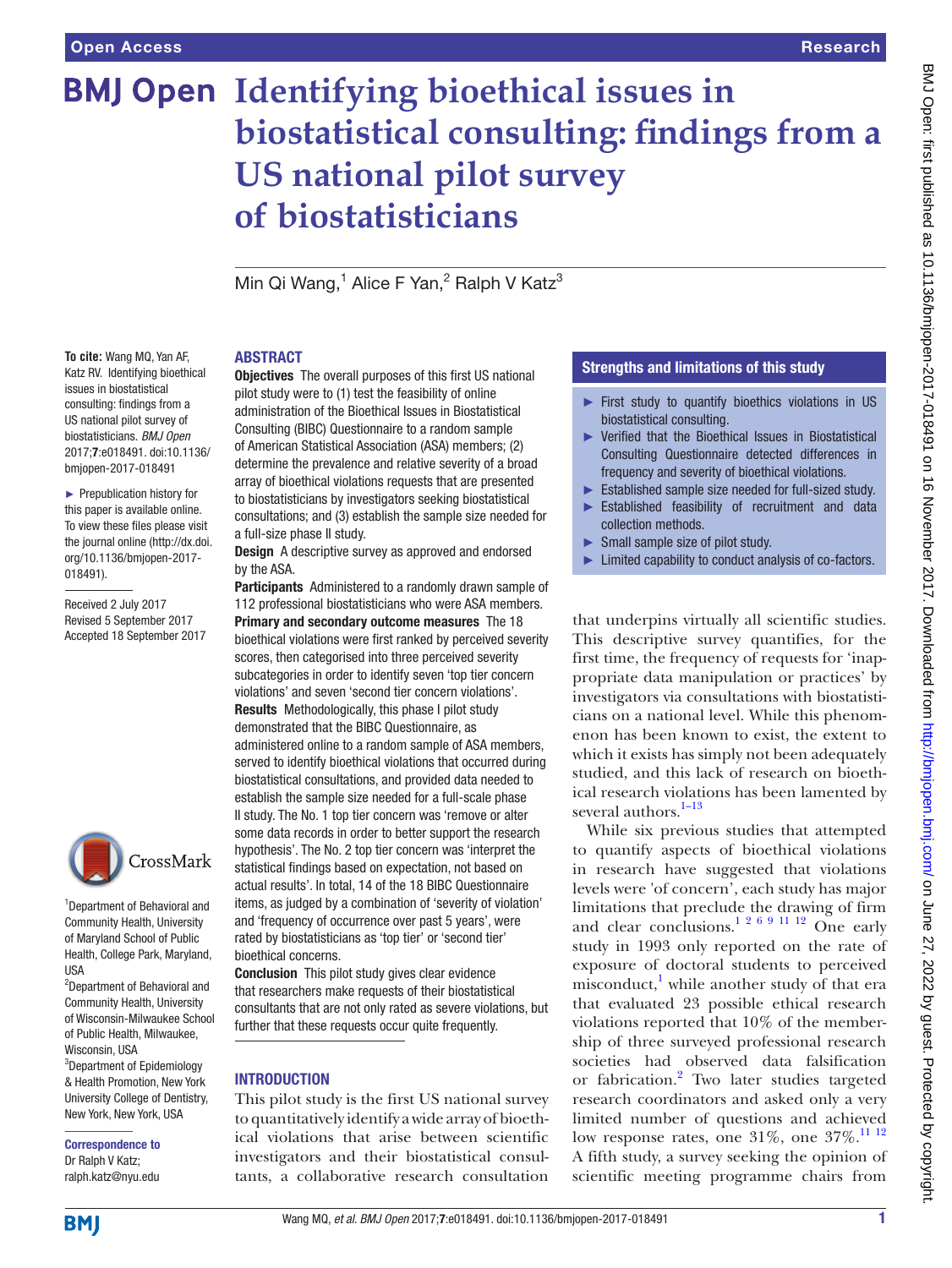their annual international research meeting, which focused only on scientific abstracts submitted to their annual meeting, assessed 26 problematic research practices, achieved a response rate of 78% and reported that 30% had observed falsification of data and 54% had observed plagiarism one or more times.<sup>[6](#page-3-3)</sup> The sixth study, which sought to assess scientific fraud experienced by an international group of biostatisticians, reported that 51% were aware of at least one fraudulent study but only achieved a response rate of  $37\%$ .<sup>[9](#page-3-4)</sup>

The overall purposes of this pilot study, conducted in collaboration with the American Statistical Association (ASA), were threefold: (1) to administratively pilot test the research methods proposed for use in a full-scale study using the newly developed Bioethical Issues in Biostatistical Consulting (BIBC) Questionnaire as administered to a random sample of US biostatisticians; (2) to establish, for the first time, the prevalence and relative severity of a broad array of bioethical violations requests that are presented to biostatisticians by investigators seeking biostatistical consultations; and (3) to gain estimates of the prevalence and relative severity of those bioethical violations to permit the planning and conducting of a full-scale, phase II study.

#### **METHODS**

This phase I pilot national survey used a validated, pretested 18-item BIBC Questionnaire as previously developed within an NIH/NIDCR Oral Health Disparities Center (U54 DE14257) in collaboration with the National Center for Bioethics for Research and Health Care at Tuskegee University.[13](#page-3-5) In this phase I pilot study, the 18-item BIBC Questionnaire was administered to a randomly drawn sample of 112 professional biostatisticians who were members of the ASA, as drawn from their national membership list.

Each questionnaire item represents a different bioethical violation event. Specifically, the 18 items ask what bioethical violations the respondent has personally and directly been asked to do during their bioethical consultations over the past 5years. Respondents were asked to make two assessments for each of the 18 items: (1) the total number of times they had been asked to do that specific bioethical violation over the past 5years (using a five-point ordinal scale:  $0, 1, 2-4, 5-9$  and  $10+)$  and  $(2)$ their own professional opinion on the 'bioethical violation severity' of that specific bioethical violation (using a five-point ordinal scale ranging from least to most severe:  $0-5$ ).

Of the approximately 18000 total ASA members, approximately 5000 members who are categorised as 'working statisticians' (frequently performing data management and data analysis, consulting to other researchers in data analysis and statistics) comprised the available sample pool. They met the following eligibility criteria: (1) self-identified on their ASA annual registration forms as specialising in biomedical research consulting activities

and (2) have at least 2years of experience as biostatisticians. Our goal for this pilot study was draw a sample of 112 and to achieve a high response rate  $($ >70%) via the use of an endorsement by the ASA and the use three specific incentives to participate: (1) a \$99 Amazon gift certificate for completing the estimated 30min BIBC survey; (2) a web tool online data collection system that avoided the use of any personal identifier for the respondent; and finally for this novel line of inquiry in reporting of violations, (3) the use of the concept of 'requests made to biostatisticians' as its dependent variable (as opposed to the alternative high-risk dependent variable of 'actually committed violations') to ensure higher participation rates, as well as greater participant candour, in this first exploratory study. Data analysis for this initial pilot study consisted of descriptive analysis of the demographic variables, as well as for both the 'perceived severity' rankings and 'frequency' rankings of the 18 listed possible bioethical violations.

### **RESULTS**

First, from an initial working list of 800 emails as provided by the ASA, a random selection process was used progressing in subsets of n=50to obtain an n=112 while avoiding an overenrolment which would exceed budgetary limits for incentives for enrolled subjects. The final response rate for randomly drawn ASA members was 67%. The demographic data on the respondents revealed that respondents self-reported working as biostatisticians between 2 and 55 years (median number of years=13), and 86.4% were employed full time, 7.3% were self-employed, 2.7% part-time employed with 3.6% not currently working. Of those currently working, 41.8% worked at a university (73.3% at a first tier research university and 11.1% at a second tier research university) while 58.2% were employed at non-university jobs.

[Table](#page-2-0) 1, on its left side, shows the 18 bioethical violations items from the BIBC Questionnaire in ranked order by percentage of respondents rating the item as a '5' (most severe) in 'perceived severity', and then subcategorised into severity group I (the top three most egregious violations), severity group II (the next eight most egregious violations) and severity group III (the seven least egregious violations). The bolded 'q#'s'—within severity groups I and II—are marked by an asterick (eg, **q#2\***) and indicate 'top tier violations' (ie, have a 'perceived severity' score of 4–5 for at least 65% of the respondents AND a 'no. of times asked in last 5 years' of 1–10+ times for>20% of the respondents). There were seven identified 'top tier concern violations'.

The unbolded 'q#'s' marked with a cross sign (†) (eg, q#7† )—all these are within severity group III—are labelled as 'second tier concern violations' (ie, have a 'perceived severity' score of 4–5 for at least 33%–64% of the respondents AND a 'no. of times asked in last 5 years' of 1–10+ times for >20% of the respondents). There were also seven identified 'second tier concern violations'.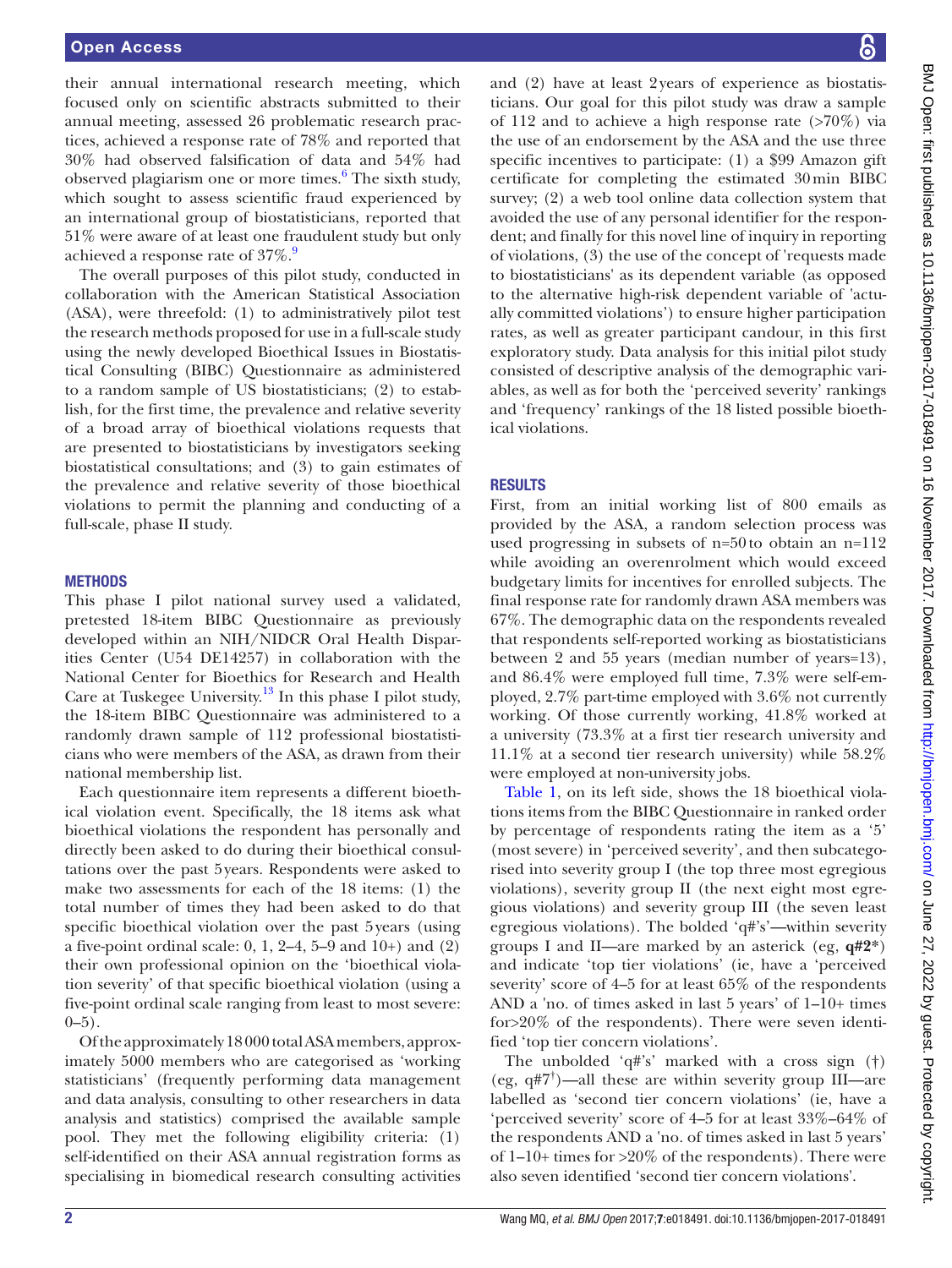<span id="page-2-0"></span>Table 1 Ranking of bioethical violations by 'perceived severity' and 'number of times directly asked to do it over the past 5 years': BIBC phase I (n=112) findings for q#1–18 which asked biostatisticians 'to estimate the number of times—during the past 5years—that you, personally, have been DIRECTLY asked to do this'

|                                                                                                                                                                               | <b>Perceived severity score</b> |                                | No. of of times<br>asked |                   |                          |  |
|-------------------------------------------------------------------------------------------------------------------------------------------------------------------------------|---------------------------------|--------------------------------|--------------------------|-------------------|--------------------------|--|
|                                                                                                                                                                               |                                 | 'Most severe' or 'high<br>end' |                          | Over past 5 years |                          |  |
| Severity group I: top three bioethical violations as ranked on 'perceived<br>severity'                                                                                        | a '5'                           | 'a 4 or 5'                     | <b>Never</b>             | $1 - 9$           | $10+$                    |  |
| q#10. Falsify the statistical significance to support a desired result                                                                                                        | 91%                             | 92%                            | 96%                      | 3%                | 1%                       |  |
| q#9. Change data in order to achieve the desired outcome                                                                                                                      | 85%                             | 90%                            | 96%                      | 4%                |                          |  |
| q#2.* Remove or alter some data records in order to better support the<br>research hypothesis                                                                                 | 70%                             | 87%                            | 64%                      | 35%               | 1%                       |  |
| Severity group II: next eight ranked bioethical violations on 'perceived severity'                                                                                            |                                 |                                |                          |                   |                          |  |
| q#8.* Interpret the statistical findings based on expectation, not based<br>on the actual results                                                                             | 44%                             | 71%                            | 69%                      | 30%               | 1%                       |  |
| q#3.* Not report the presence of key missing data that could bias the<br>results                                                                                              | 35%                             | 77%                            | 73%                      | 25%               | 2%                       |  |
| q14. Did not fully describe the treatment under study since protocol was<br>not exactly followed                                                                              | 33%                             | 65%                            | 83%                      | 17%               | $\overline{\phantom{m}}$ |  |
| q12.* Ignored violations of assumptions since results may change from<br>positive to negative                                                                                 | 33%                             | 69%                            | 68%                      | 29%               | 3%                       |  |
| q15. Not to mention interim analyses to avoid the problem of 'too much<br>testing'                                                                                            | 30%                             | 64%                            | 84%                      | 15%               | 1%                       |  |
| q16.* Report power based on a post hoc calculation but make it appear<br>as a priori statement                                                                                | 30%                             | 65%                            | 73%                      | 25%               | 2%                       |  |
| q18.* Request not to properly adjust for multiple testing when 'a priori,<br>originally planned secondary outcomes' get shifted to a 'a posteriori<br>primary outcome status' | 29%                             | 66%                            | 72%                      | 27%               | 1%                       |  |
| q6.* Modify a measurement scale in order to achieve some desired<br>results rather than adhering to the original scale as validate                                            | 25%                             | 65%                            | 73%                      | 26%               | 1%                       |  |
| Severity group III: Lowest seven bioethical violations as ranked on 'perceived severity'                                                                                      |                                 |                                |                          |                   |                          |  |
| q7.† Remove categories of a variable in order to report more favourable<br>results                                                                                            | 20%                             | 60%                            | 60%                      | 40%               |                          |  |
| q11.† Reporting results before data has been cleaned and validated                                                                                                            | 18%                             | 49%                            | 40%                      | 51%               | 9%                       |  |
| g5.† Conduct too many post hoc tests but purposefully fail to adjust<br>alpha levels in order to make results look more impressive than they<br>really are                    | 17%                             | 61%                            | 39%                      | 48%               | 13%                      |  |
| q13. <sup>+</sup> Did not discuss duration of follow-up since it was not consistent                                                                                           | 16%                             | 39%                            | 74%                      | 74%               | $\qquad \qquad -$        |  |
| q1.† Stress only the significant findings                                                                                                                                     | 14%                             | 45%                            | 35%                      | 55%               | 10%                      |  |
| q4.† Not report the model statistics (including effect size in ANOVA or<br>$R2$ † in linear regression) because it appeared too small to indicate any<br>meaningful changes   | 12%                             | 39%                            | 66%                      | 32%               | 2%                       |  |
| q17.† Fail to show plot since it did not show as strong as effect as you<br>would have hoped for                                                                              | 8%                              | 33%                            | 51%                      | 45%               | 4%                       |  |

\*First top tier concern violations, that is, perceived severity score of 4–5 for at least 65% of sample + 'no. of times asked in last 5 years' of 1–10+ times for at least 20% of sample.

†Second tier concern violations, that is, perceived severity score of 4–5 for 33%–64% of sample + 'no. of times asked in last 5 years' of 1–10+ times for at least 20% of sample.

ANOVA, analysis of variance.

Based on these pilot study findings that the observed effect size of most of the variables in relation to the demographic factors were moderate (ie, in the range of 0.3–04), our follow-up phase II study will seek a sample of 400 ASA

members which will have a statistical power above 80% while being able to detect a minimum of 10% difference of the dependent variable between demographic and environmental variables.